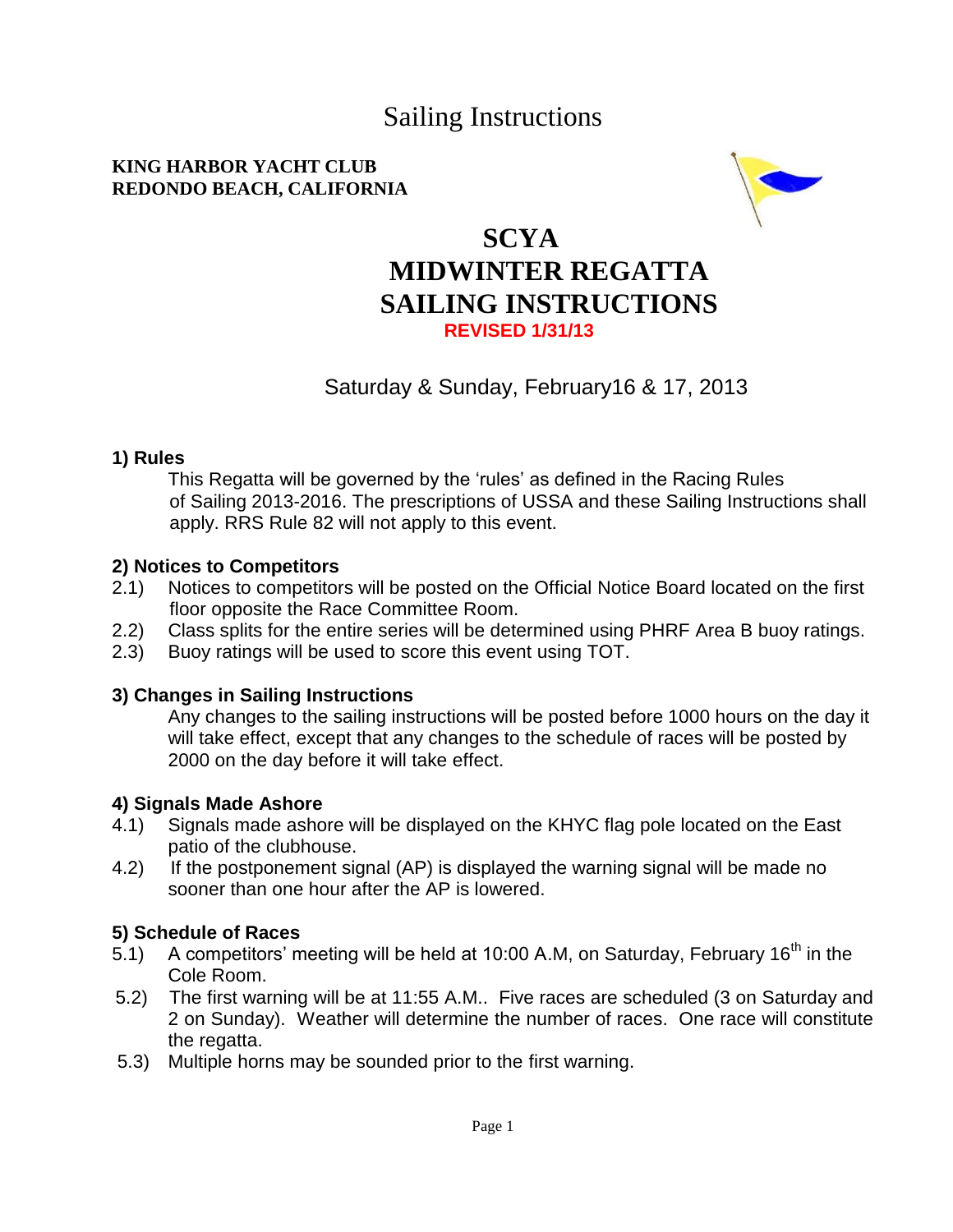# Sailing Instructions

# **6) Signals on the Race Committee Boat**

| Classes will start the first race in the following order: | Class            | <u>Flag</u> |
|-----------------------------------------------------------|------------------|-------------|
|                                                           | <b>Multihull</b> | G           |
|                                                           | <b>PHRFA</b>     | F.          |
|                                                           | <b>PHRFB</b>     |             |
| (If required)                                             | <b>PHRF C</b>    | Κ           |
|                                                           | <b>CAL 20</b>    | М           |
| .                                                         | .                |             |

Subsequent races will be held as soon as possible after the end of the previous race.

# **7) The Race Course**

- 7.1) The racing area will be in the vicinity of "S, K or Y" Mark per the current KHYC Mark Guide.
- 7.2) The courses are as described in "Attachment A". A placard on the committee boat will designate the course by number for each fleet prior to the start.

# **8) Marks**

Marks are spar buoys or inflatable replacements in the approximate positions defined on the Current KHYC Mark Guide.

# **9) Start and Finishing Lines**

- 9.1) Race will be started using rule 26 with classes starting per paragraph 6 of this document.
- 9.2) The start mark will either be Y or S depending on the wind.
- 9.3) The starting line will be between a staff displaying an orange flag on the race committee boat and a staff with an orange flag floating to port from the race committee boat.
- 9.4) The start and finish lines **are restricted** and can only be utilized when starting or finishing a race.
- 9.5) All boats must check in with the Race Committee on the water prior to **"their"** class warning signal.
- 9.6) Boats whose preparatory signal has not been made shall **keep clear of the starting area** and all boats whose preparatory signal has been made.
- 9.7) A boat starting later than 4 minutes after her starting signal will be scored Did Not Start.
- 9.8) The Race Committee will attempt to call on the course side (OCS) boats on VHF channel 78 after the starting signal. Failure to call a boat OCS is not grounds for redress.
- 9.9) The finish line will between an orange flag on the starboard side of the committee boat and a staff with an orange flag floating to starboard from the race committee boat.